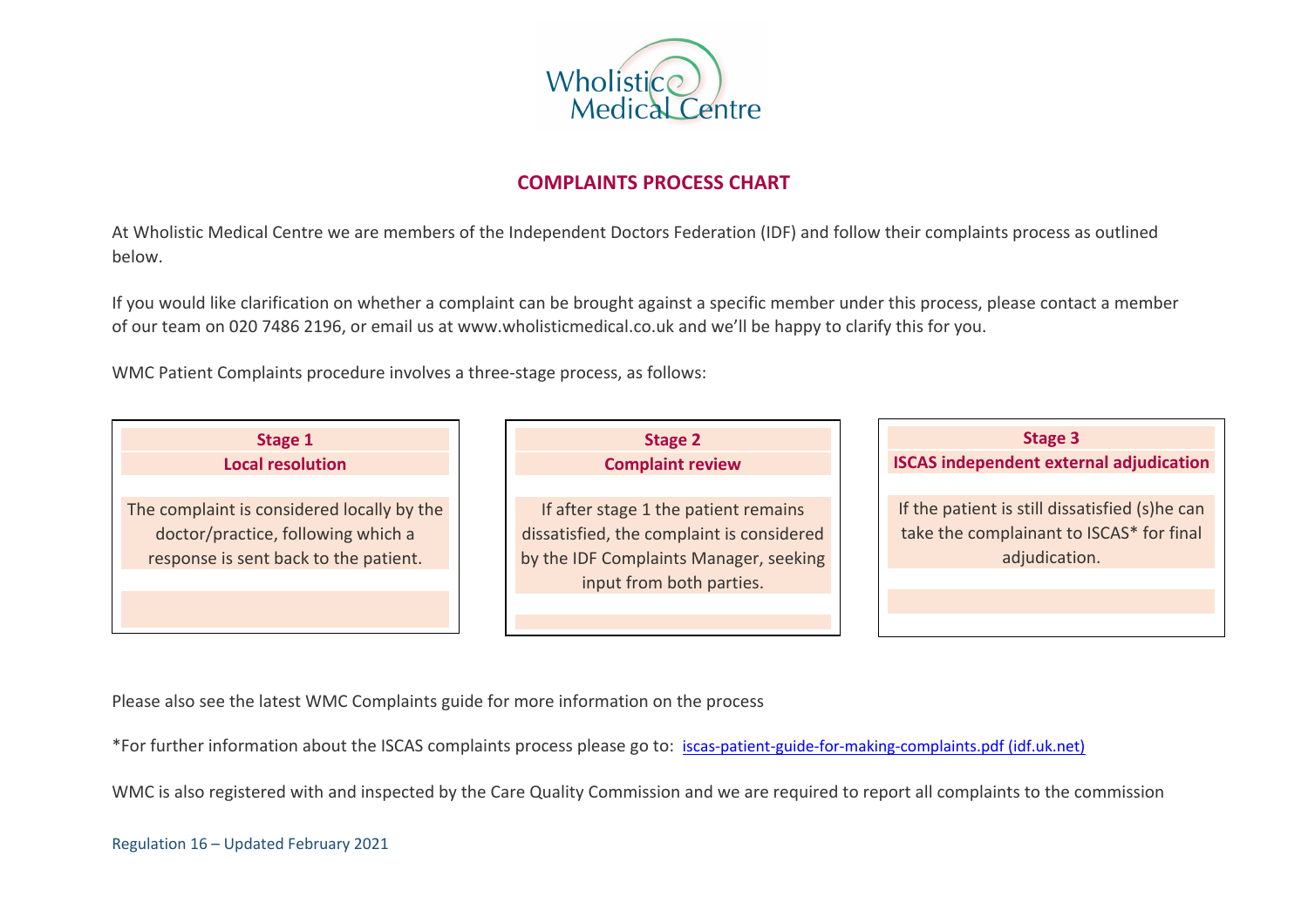#### **OUR ASSURANCE TO YOU**

It is important to the Wholistic Medical Centre that we learn from each and every comment or complaint that we receive in order to help you and future patients.

- We assure you that all comments and complaints received will be taken seriously and fully investigated in a confidential and timely manner.
- Dealing with comments and complaints forms one part of an overall objective to pursue continuous improvement and quality within the practice.

Any comments or suggestions about the practice can also be made via the Patient Survey which can be requested from the reception or by email from info@wholisticmedical.co.uk



Our clinic is approximately 10 minutes stroll from Bond Street, Oxford Circus, Regents Park or Baker Street underground stations.



DR SHAMIM DAYA

8 UPPER WIMPOLE STREET LONDON W1G 6LH Tel No. 020 7486 2196 Fax No. 020 3637 2822 E-mail: info@wholisticmedical.co.uk www.wholisticmedical.co.uk



**General Practice**

**&**

## **Wholistic Medicine**

**SUGGESTIONS & COMPLAINTS GUIDE 2021**